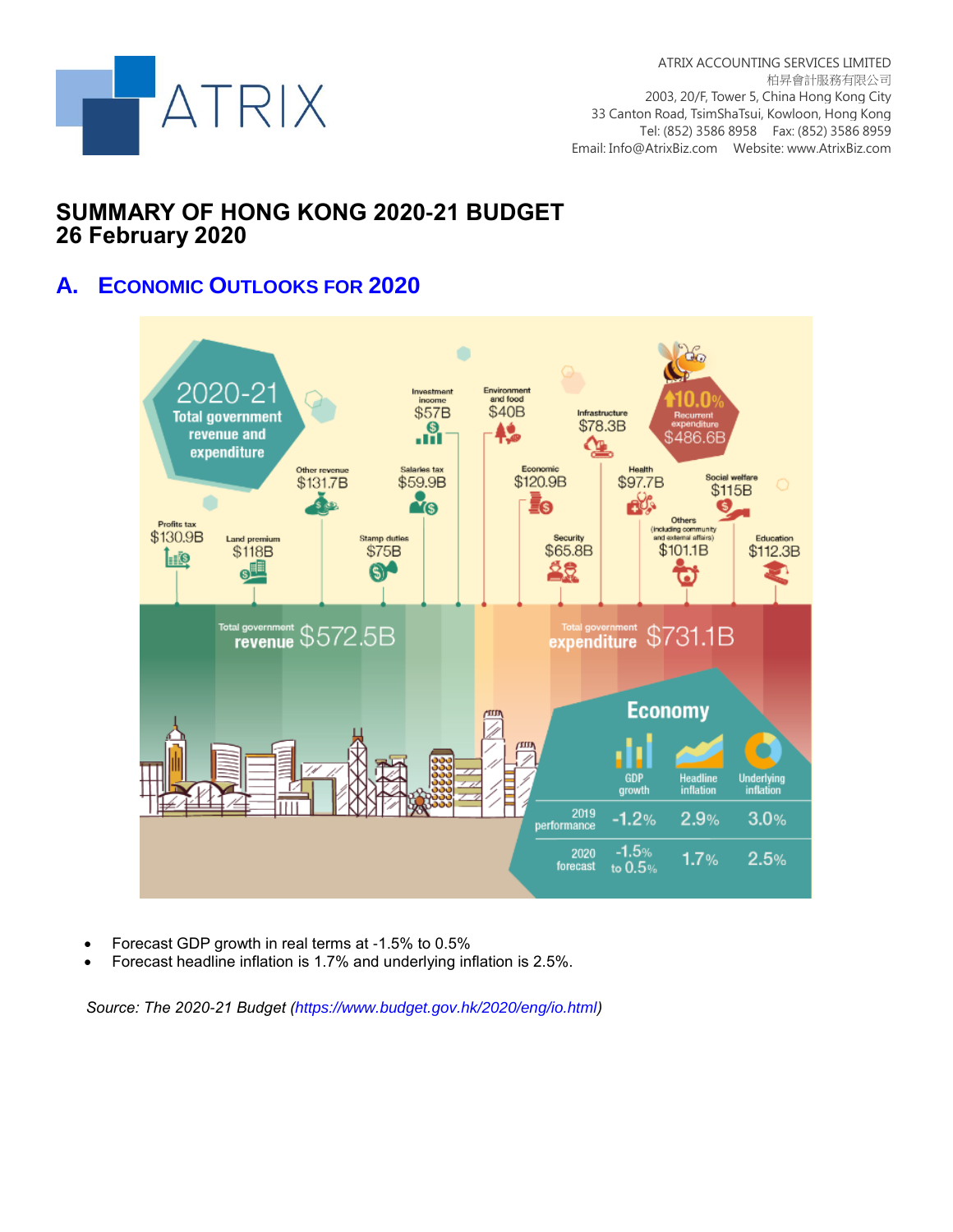

# **B. MAJOR PROPOSED MEASURES**

## *Tax Concessions*

### *Support Enterprise and Safeguard Jobs*

## *Profits Tax*

Reduce profits tax for the Year of Assessment ("YOA") 2019/20 by 100%, subject to a ceiling of HK\$20,000;

#### *Rates*

 Waive rates for non-domestic properties for FOUR quarters of the YOA 2020/21, subject to a ceiling of HK\$5,000 per quarter in the first two quarters and a ceiling of HK\$1,500 per quarter in the remaining two quarters for each rateable non-domestic property.

## *Business Registration Fees*

Waive the business registration fees for the YOA 2020/21.

#### *Annual Return*

 Waive the registration fees for all annual returns (except for late delivery) charged by the Companies Registry for TWO years.

#### *Relieve People's Burden*

#### *Salaries Tax*

 Reduce salaries tax and tax under personal assessment for the YOA 2019/20 by 100%, subject to a ceiling of HK\$20,000;

#### *Rates*

 Waive rates for residential properties for FOUR quarters of the YOA 2020/21, subject to a ceiling of HK\$1,500 per quarter for each rateable property.

#### *One-off Cash Payout*

Disburse HK\$10,000 to Hong Kong permanent residents aged 18 or above.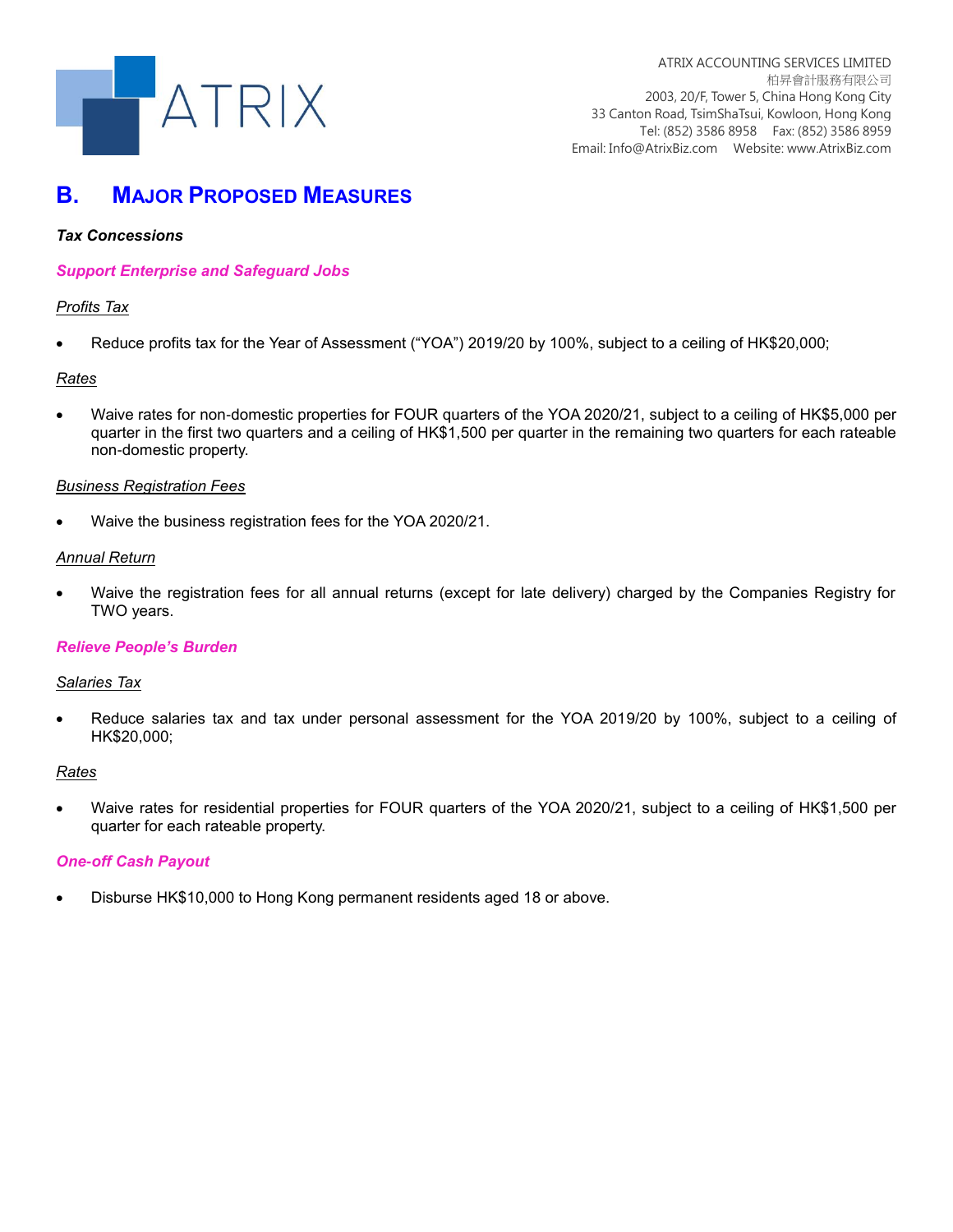

#### *Others*

## *For Enterprise*

- Introduce a concessionary low-interest loan under the SME Financing Guarantee Scheme, under which 100% guarantee will be provided by the Government. The application period will last for six months. The maximum amount of loan for eligible enterprises is based on the applicant's salary and rental expenditures for six months, subject to a ceiling of HK\$2 million. The repayment period is up to three years and, on an opt-in basis, a principal moratorium is available for the first six months during which only interest payments have to be made.
- Provide a subsidy to each eligible non-domestic household accounts for four extra months to cover 75% of their monthly billed electricity charges, subject to a monthly cap of \$5,000 per account.
- Waive 75% of water and sewage charges payable by non-domestic households for four extra months, subject to a monthly cap of HK\$20,000 and HK\$12,500 respectively per household.
- Provide a new round of rental subsidy for six months to local recycling enterprises.
- Reduce rental by 50% for another six months for eligible tenants of government properties, government land and EcoPark.
- Reduce rental and fees by 50% for another six months for eligible operators of properties covered by shortterm waivers.
- Provide hirers of civic centres under the Leisure and Cultural Services Department (LCSD) with a 50% reduction of hire charges for another six months.
- Offer another six months of fees and rent reduction for cruise lines and existing tenants of the Cruise Terminal.

#### *For People*

- Provide an extra allowance to eligible social security recipients, equal to one month of the standard rate Comprehensive Social Security Assistance payments, Old Age Allowance, Old Age Living Allowance or Disability Allowance. Similar arrangements will apply to recipients of the Work Incentive Transport Subsidy.
- Pay one month's rent for lower income tenants living in public rental units of the Hong Kong Housing Authority and the Hong Kong Housing Society.
- Pay the examination fees for school candidates sitting for the 2021 Hong Kong Diploma of Secondary Education **Examination**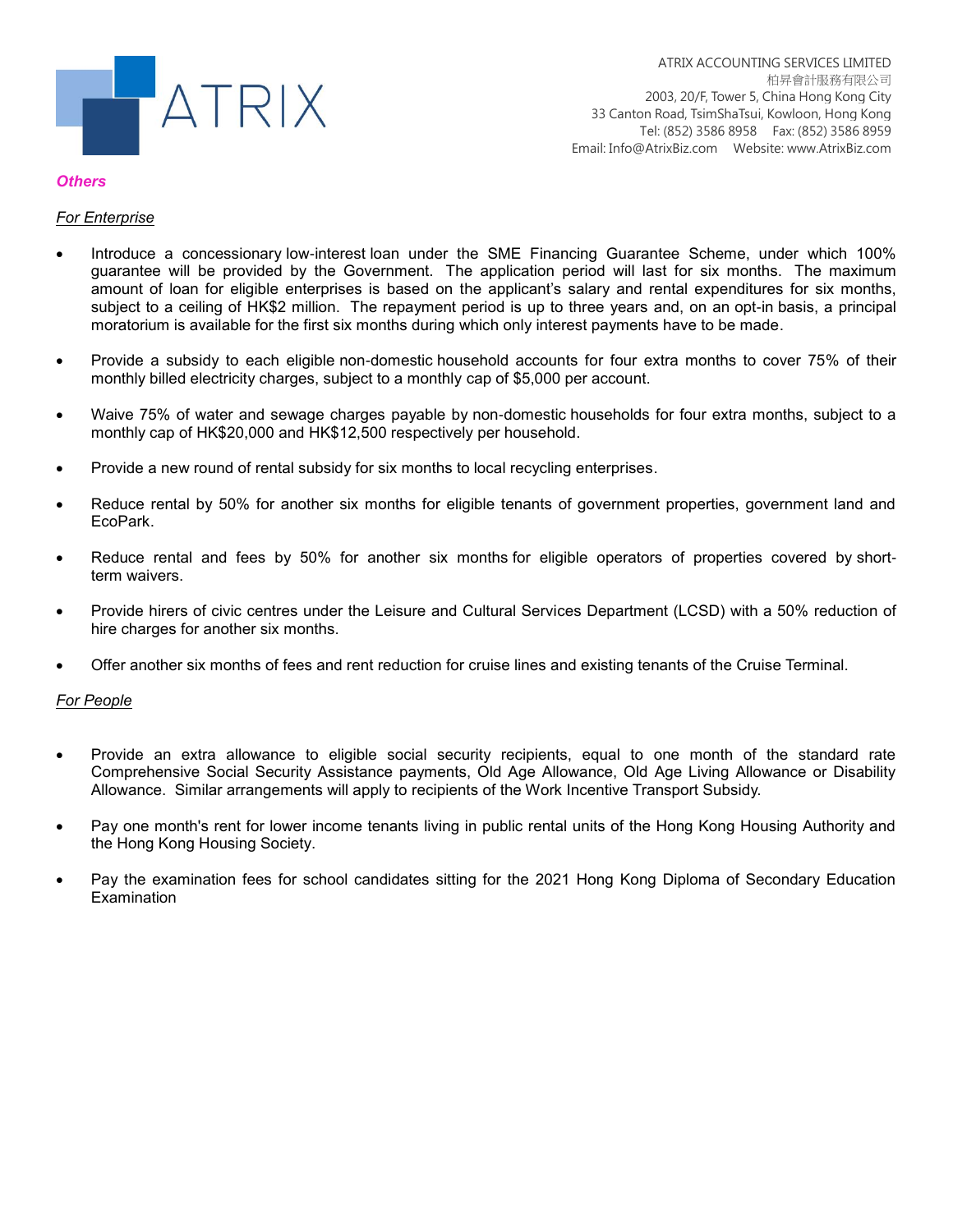

#### *Strengthening the Healthcare System*

#### *Development of Healthcare Facilities*

- The HKSAR proposed the first 10-year Hospital Development Project ("HDP") and earmarked HK\$200 billion for its implementation. The whole project is in progress and is expected to provide a total of over 6,000 additional beds and more than 90 operating theatres.
- A forward planning of the second 10-year HDP, it is expected that the provision of over 9,000 additional beds and other new hospital facilities can meet the projected service demand up to 2036.

#### *Healthcare Manpower*

- The Hospital Authority ("HA") established a task group to focus on reviewing, among other things, strategies for retaining staff. Three major proposals have been put forward as below:
	- a. the HA will enhance the Special Retired and Rehire Scheme to encourage experienced doctors to continue their service on contract terms in the HA after retirement until 65;
	- b. the HA will consider creating opportunities for around 200 Associate Consultants to be promoted to Consultants within the next five years so as to retain experienced medical personnel; and
	- c. the HA will provide registered nurses who have attained specialty qualifications with additional allowance so as to retain manpower and encourage their continuing professional development in nursing.

#### *Primary Healthcare*

 The HKSAR plans to set up District Health Centres ("DHCs") in six other districts in the coming two years and have earmarked HK\$650 million for meeting the recurrent expenditures of these DHCs. For the remaining 11 districts in which DHCs have yet to be set up, the HKSAR will allocate about HK\$600 million to subsidies the setting up of a smaller interim DHC Express by non-governmental organizations ("NGOs ").

#### *Financial Services*

#### *Securities Market*

 Proposed to waive the stamp duty on stock transfers paid by Exchange Traded Fund ("ETF") market makers in the course of creating and redeeming ETF units listed in Hong Kong.

#### *Green Finance*

 In view of the market situation, the HKSAR plans to issue green bonds totaling HK\$66 billion within the next 5 years so as to further consolidate and develop Hong Kong's positions as a premier green hub in the region.

#### *Retail Bond Market*

- The HKSAR plans to launch a further issuance of iBond this year to promote the further development of the retail bond market.
- Continue to issue Sliver Bonds to provide Hong Kong residents aged 65 or above with more appropriate investment products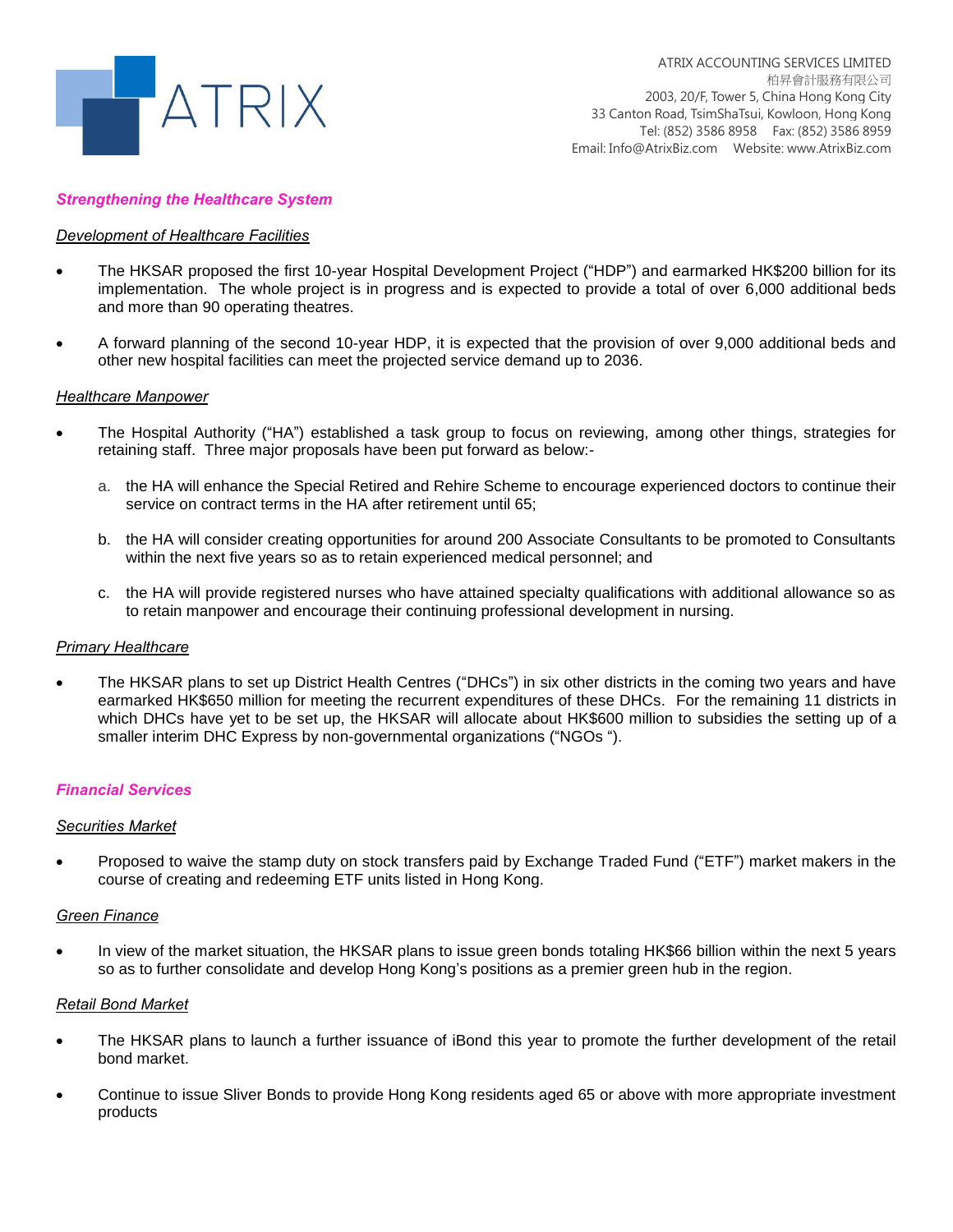

### *Public Annuities*

 Hong Kong Mortgage Corporation Limited (HKMC) Annuity Plan in 2018 to assist the elderly in turning their assets into a lifelong stable cashflow. The HKSAR will lower the minimum entry age of the HKMC Annuity Plan from 65 to 60 in order to facilitate early participation by those in need.

#### *Fixed-rate Mortgage Loans*

 HKMC will launch a pilot scheme to offer through banks fixed-rate mortgage loans, with interest rates of 2.75, 2.85 and 2.95% per annum for periods of 10, 15 and 20 years respectively, capped at a ceiling of HK\$10 million per loan transaction so as to provide potential homebuyers with more loan option and reduce the risk of interest rate volatility.

#### *Asset and Wealth Management*

 To attract more private equity funds to domicile and operate in Hong Kong, the HKSAR plans to provide tax concession for carried interest issued by private equity funds operating in Hong Kong subject to the fulfilment of certain conditions. It will consult the industry on the proposal, and the relevant arrangement will be applicable starting from YOA 2020/21 upon completion of the legislative exercise.

#### *Comprehensive Regulation*

- The Financial Action Task Force (FATF), an international regulatory body, completed a comprehensive evaluation of Hong Kong's anti-money laundering and counter-terrorist financing (AML/CTF) regime in mid-2019. Hong Kong is the first jurisdiction in the Asia-Pacific region having successfully passed the FATF assessment. The HKSAR will further enhance Hong Kong's AML/CTF regime having regard to the recommendations of the evaluation report, and consider incorporating virtual asset service providers and dealers in precious metals, stones and jewellery into the AML/CTF regulatory framework. It plans to consult the public on detailed proposals in the year of 2020.
- The HKSAR will continue to implement the latest international standards on banking regulation as promulgated by the Basel Committee on Banking Supervision, with a view to safeguarding the financial stability of Hong Kong.

#### *Innovation and Technology*

#### *Promoting Research and Development*

- The HKSAR will continue to provide enhanced tax deduction for qualifying research and development ("R&D") expenditure incurred by enterprises and subsidise local R&D work through the Innovation and Technology Fund (ITF), with a view to fostering technology transfer as well as application and commercialisation of R&D results
- The Nano and Advanced Materials Institute has also authorised a mask manufacturer to use its patented nanofibre technology to produce a highly breathable mask that is capable of killing bacteria. The HKSAR is also exploring the technology solutions related to reusable masks.

#### *Re-industrialisation and Industry Development*

- The HKSAR will inject HK\$2 billion into the ITF for launching the Re-industrialisation Funding Scheme to provide financial support for manufacturers on a matching basis for setting up new smart production lines in Hong Kong.
- It will also provide the Hong Kong Science and Technology Parks Corporation (HKSTPC) with an additional funding of HK\$2 billion for converting an old factory in the Yuen Long Industrial Estate into a Microelectronics Centre to provide modern manufacturing facilities.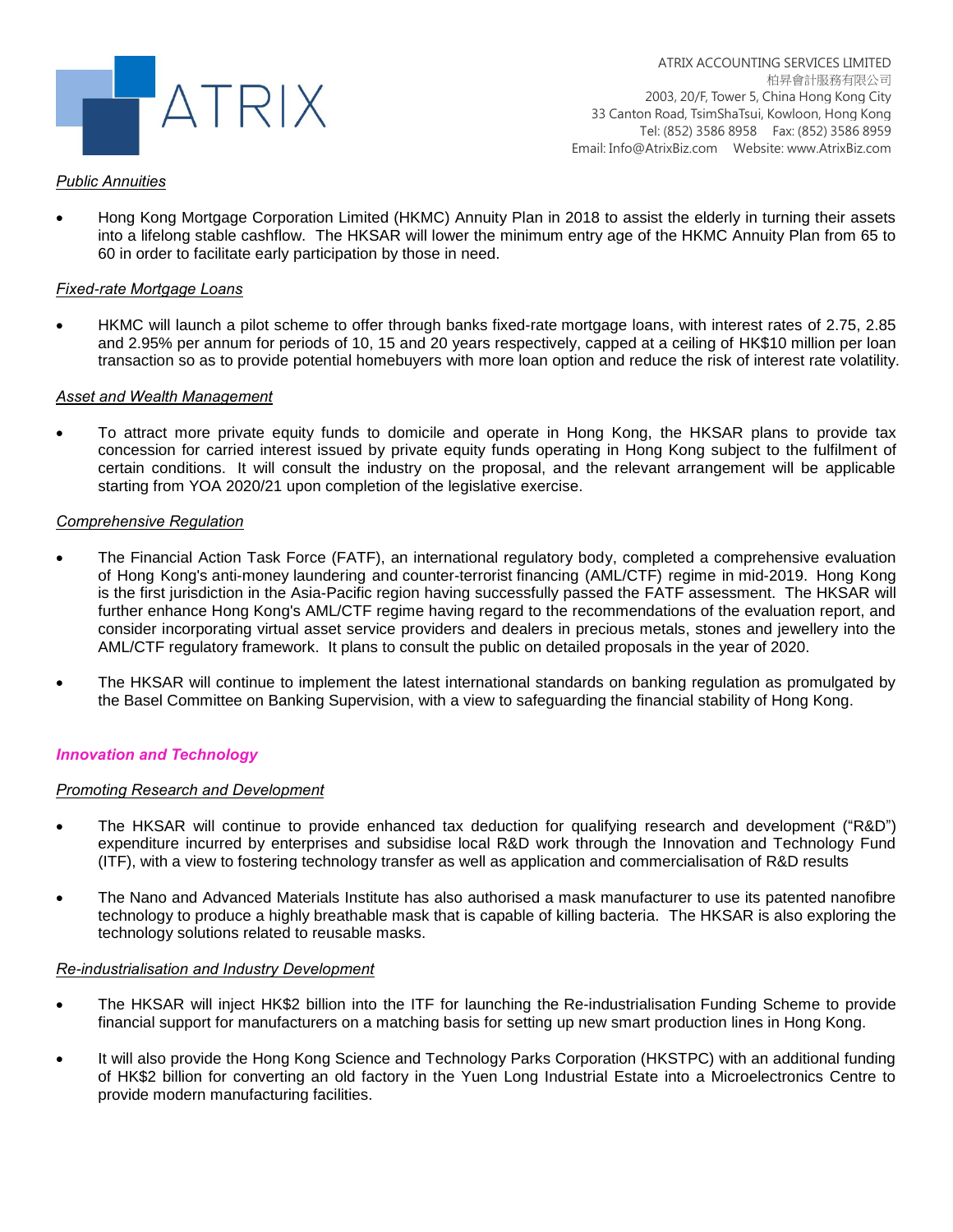

 The HKSAR's funding ration regarding to the Technology Voucher Programme will increase from 2/3 to 3/4 and also increase the funding ceiling from HK\$400,000 to HK\$600,000. The ceiling on the number of approved projects will also increase from 4 to 6.

## *Developing I&T Infrastructure*

- The HKSAR will earmark HK\$3 million to for the feasibility of Phase 2 of the Science Park Expansion Programme.
- The Data Technology Hub and the Advanced Manufacturing Centre being developed by the HKSTPC in the Tseung Kwan O Industrial Estate will be completed as scheduled in the first half of this year and in 2022 respectively.
- The HKSAR is now going through the statutory town planning procedures for the Cyberport 5 development site and plan to submit a funding proposal to LegCo in the first half of 2021. Construction is expected to complete in 2024 at the earliest.

#### *Supporting Start-ups*

 The HKSAR is strengthening the support of the HKSTPC and Cyberport for their tenants and incubatees, backing university start-ups through the Technology Start-up Support Scheme for Universities, making use of the Innovation and Technology Venture Fund for co-investing with venture capital funds in local technology start-ups.

#### *Transport and Logistics*

#### *Air Cargo Sector*

 The Airport Authority Hong Kong (AA) estimates that upon the full commissioning of the Three-Runway System in end-2024, the Hong Kong International Airport (HKIA) will boost its annual passenger and cargo handling capacities to around 100 million and about nine million tonnes respectively, thus meeting the air traffic demand at least up to 2030.

#### *Maritime Sector*

 The HKSAR will amend the relevant legislation to provide tax concessions for the ship leasing business, including offering a profits tax exemption to qualifying ship lessors and a half-rate profits tax concession to qualifying ship leasing managers. Besides, profits tax will be halved for eligible insurance businesses including marine insurance. The HKSAR will also explore other tax measures to attract more global shipping business operators and commercial principals to set up business in Hong Kong.

#### *Enhancing Operational Efficiency of the Logistics Sector*

 The HKSAR will introduce a pilot subsidy scheme this year with an injection of HK\$345 million. Each eligible third party logistics service provider will receive subsidies to implement up to four projects, subject to a cumulative subsidy ceiling of HK\$1 million.

#### *Tourism*

 The HKSAR will allocate an additional amount of over HK\$700 million for the Hong Kong Tourism Board to step up promotion and revive the tourism industry when the epidemic is over.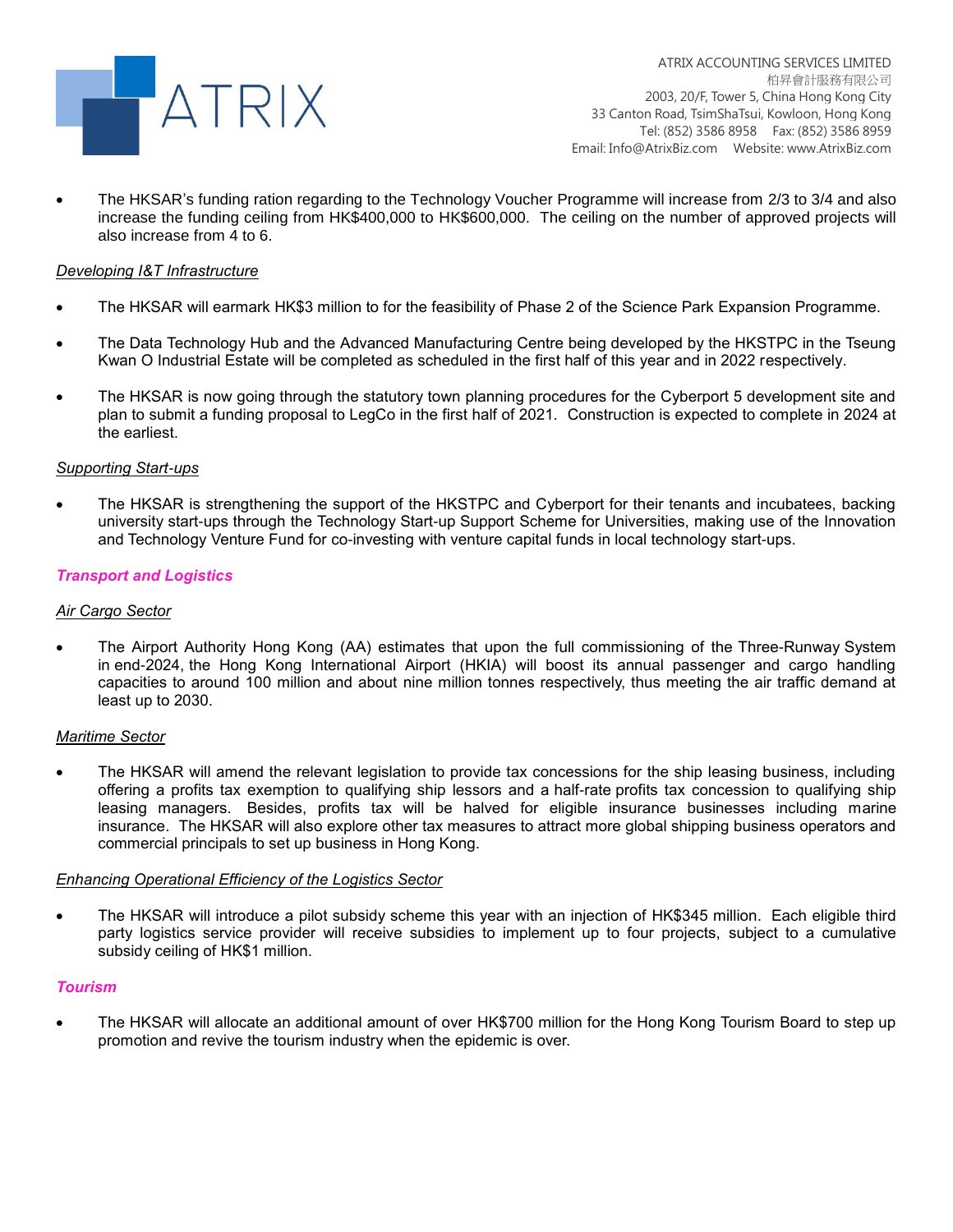

### *Trade*

 The HKSAR will allocate an additional funding of HK\$150 million to the Trade Development Council (TDC) for organising various initiatives to promote Hong Kong; setting up Hong Kong Pavilion, Hong Kong Design Gallery and pop-up shops in major overseas cities; and organising trade delegations. In addition, the Anti-epidemic Fund has also set aside resources to provide subsidies to enterprises for attending conferences and exhibitions organised by the TDC, and subsidise the conferences and exhibitions to be held at the Hong Kong Convention and Exhibition Centre and the Asia World-Expo.

#### *Professional Services*

 The HKSAR will earmark about HK\$450 million for the Department of Justice to implement the "Vision 2030 for Rule of Law" project so as to strengthen the community's understanding of the concept of the rule of law and its implementation.

#### *Cultural and Creative Industries*

#### *Cultural Development*

 The HKSAR will allocate an additional HK\$900 million to the Art Development Matching Grants Scheme this year to further promote sponsorship of culture and arts.

#### *Nurturing Talent*

#### *Innovation and Technology*

- The HKSAR will continue to implement the Re-industrialisation and Technology Training Programme, which provides subsidies to local enterprises for training their staff in high-end technologies.
- The Government has been striving to promote STEM education, with the aim of bringing new blood into the I&T industry. The HKSAR set aside HK\$40 million to subsidise short-term internships for undergraduates and postgraduates taking STEM programmes in local universities.

#### *Construction Industry*

 The Construction will take forward various initiatives regarding the allocation of HK\$200 million for attracting young people to join the construction industry and step up training of workers in the last year Budget, subject to funding approval by the LegCo.

#### *Arts Administration*

 The HKSAR allocated a total of HK\$216 million to the Arts Development Council and LCSD for providing about 700 placements for internship, scholarship and on-the-job training to strengthen the training of arts administrators.

#### *Youth Entrepreneurship*

The HKSAR earmarked HK\$1 billion to support the work of the Youth Development Commission.

#### *Provision of Internship Places*

• The HKSAR will offer more internship opportunities to students by substantially increasing the short-term internship places in YOA2020/21 to almost 5 ,000.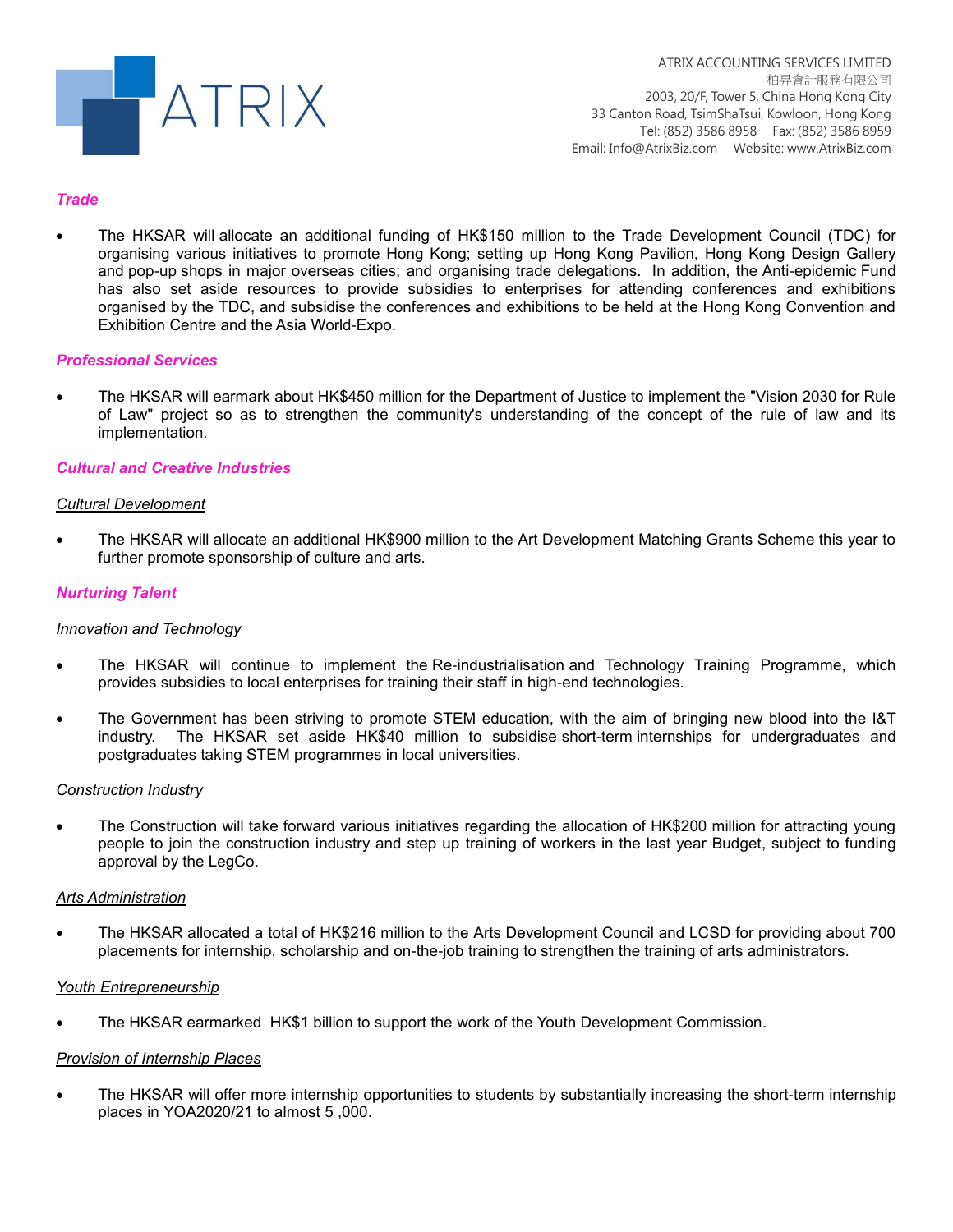

#### *Guangdong-Hong Kong-Macao Greater Bay Area*

#### *Financial Services Industry*

 The Leading Group has announced six finance-related measures, covering areas such as personal banking services and insurance. Regarding the establishment of a two-way wealth management connect scheme, good progress has been made in the discussions between Hong Kong and the Mainland. On the premise of ensuring prudent management of risks and protection of investors, the scheme aims to enable residents of Hong Kong and Mainland cities in the Greater Bay Area to invest in wealth management products in each other's market. This will create more business opportunities for the financial industries of the two places, and provide more choices for residents therein, thereby facilitating the cross-boundary flow and use of RMB, and in turn further reinforcing Hong Kong's position as the hub for offshore RMB business as well as the intermediary for capital flowing into and out of the Mainland. The HKSAR will strive to implement the scheme as early as possible.

#### *Innovation and Technology*

 The Hong Kong-Shenzhen Innovation and Technology Park in the Lok Ma Chau Loop is a key base for cooperation in scientific research for Hong Kong and Shenzhen in future. The first phase of ground treatment works is in good progress. The HKSAR will seek funding from the LegCo for commencing the Main Works Package 1 and construction works of the first batch of buildings.

#### *Belt and Road*

 The HKSAR will continue to actively support local enterprises and professional services sectors to go global with Mainland enterprises to tap overseas markets by, among other things, setting up business in the Mainland's overseas Economic and Trade Co-operation Zones. It will also strengthen ties with overseas markets to seize the opportunities brought about by the Belt and Road Initiative.

#### *Land Resources*

#### *Housing Land*

- In the medium to long term, the first parcel of housing land under the Tung Chung East reclamation works is ready for handover next month, and is expected to provide 10,000 public housing units in the first quarter of 2024.
- As for rezoning sites for housing development, we have rezoned 135 sites for providing over 147,000 public housing units and approximately 44,000 private housing units over the past six years. Rezoning for another 12 sites are in progress to provide some 11,000 housing units, over 90% of which will be public housing. The HKSAR will gradually commence the rezoning procedures for another 25 sites in the coming year involving nearly 85,000 units, over 90% of which will be public housing.

#### *Housing Supply*

- the total public housing production in the five-year period from YOA 2019/20 to 2023/24 is about 100,400 units, comprising about 74,400 public rental housing and Green Form Subsidised Home Ownership Scheme units and about 26,000 other subsidised sale units.
- On private housing, it is estimated that the private sector will, on average, complete about 19,600 private residential units annually from 2020 to 2024, an increase of about 25% over the annual average of the past five years.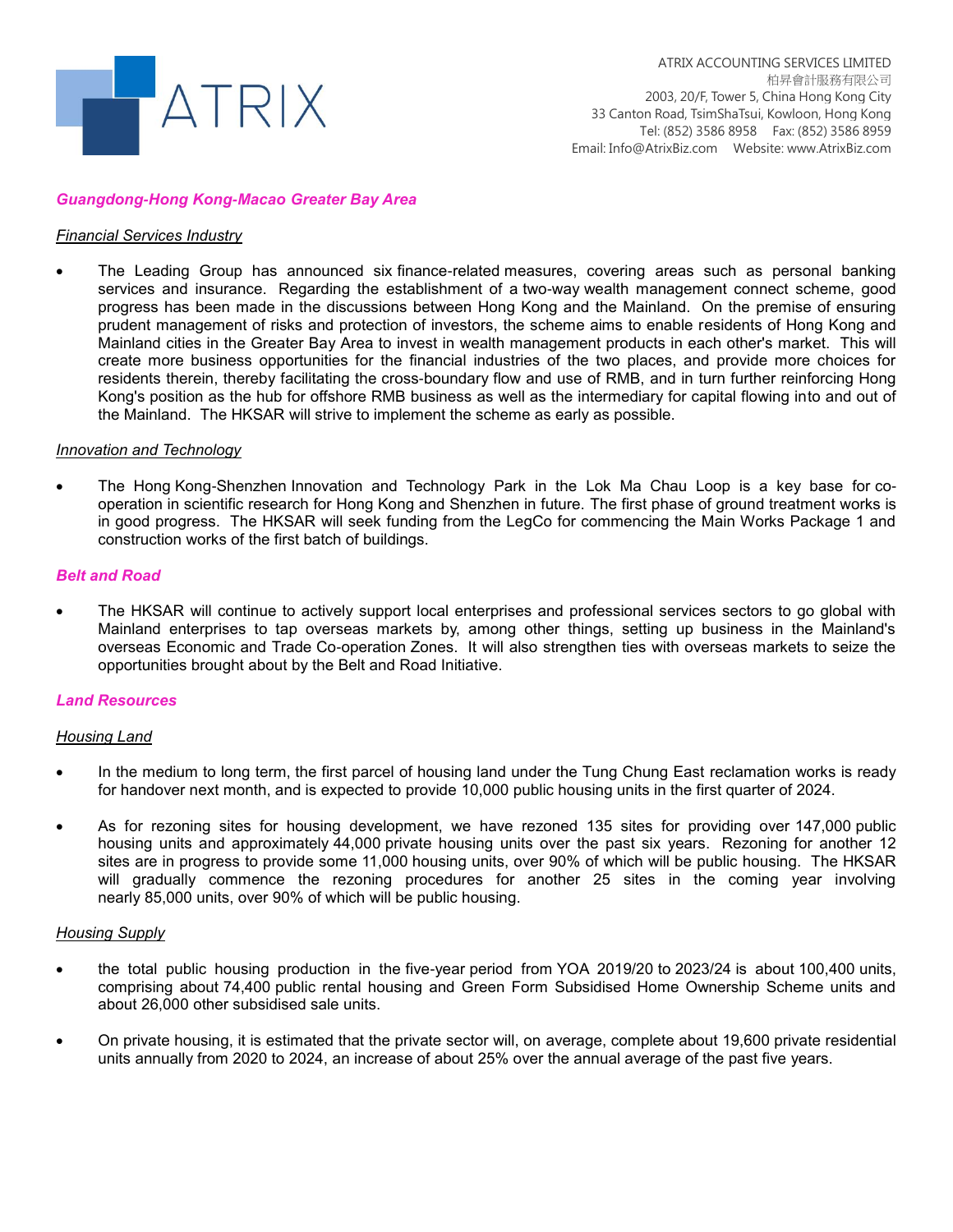

### *Land Supply*

- The YOA 2020/21 Land Sale Programme comprises a total of 15 residential sites, capable of providing about 7,500 residential units. Together with railway property development projects and private development and redevelopment projects, the potential land supply for the whole year is expected to have a capacity of providing about 15,700 units.
- To meet the needs of economic development, the HKSAR will include six commercial sites in the Land Sale Programme, estimated to provide about 830,000 square metres of floor area. The Secretary for Development will shortly announce the details of the Land Sale Programme for the next financial year.

#### *Environmental Protection*

## *Setting Up the Green Tech Fund*

 Propose setting up a HK\$200 million Green Tech Fund to support R&D and application of decarbonisation and green technologies, and the sharing of R&D findings.

#### *Promoting the Use of Electric Vehicles*

- The HKSAR will launch a HK\$2 billion pilot scheme this year regarding charging facilities. The scheme aims to subsidise the installation of charging-enabling infrastructure in eligible car parks of private residential buildings, with a view to facilitating the installation of chargers by owners of individual parking spaces.
- The HKSAR will earmark HK\$80 million for a pilot scheme under which green public light buses running on fixed routes will pioneer the switch to electric vehicles.

#### *Phasing Out Euro IV Diesel Commercial Vehicles*

 The HKSAR is preparing for the launch of a scheme in the second half of this year to phase out about 40,000 Euro IV diesel commercial vehicles. It has set aside HK\$7.1 billion for ex-gratia payment to the vehicle owners concerned.

#### *Pilot Scheme for Electric Ferries*

 The HKSAR have earmarked HK\$350 million to launch a pilot scheme for electric ferries serving ferry routes in the Victoria Harbour in order to reduce emissions from ferries.

#### *Waste Paper Recycling*

 The HKSAR sets aside a sum of not less than HK\$300 million each year starting from YOA 2020/21 for implementing a scheme to recycle waste paper to support the waste paper recycling industry.

#### *Cleaner Production Partnership Programme*

 The HKSAR earmarked HK\$300 million to extend the Cleaner Production Partnership Programme for five years up to March 2025 in order to encourage Hong Kong-owned factories to adopt cleaner production technologies.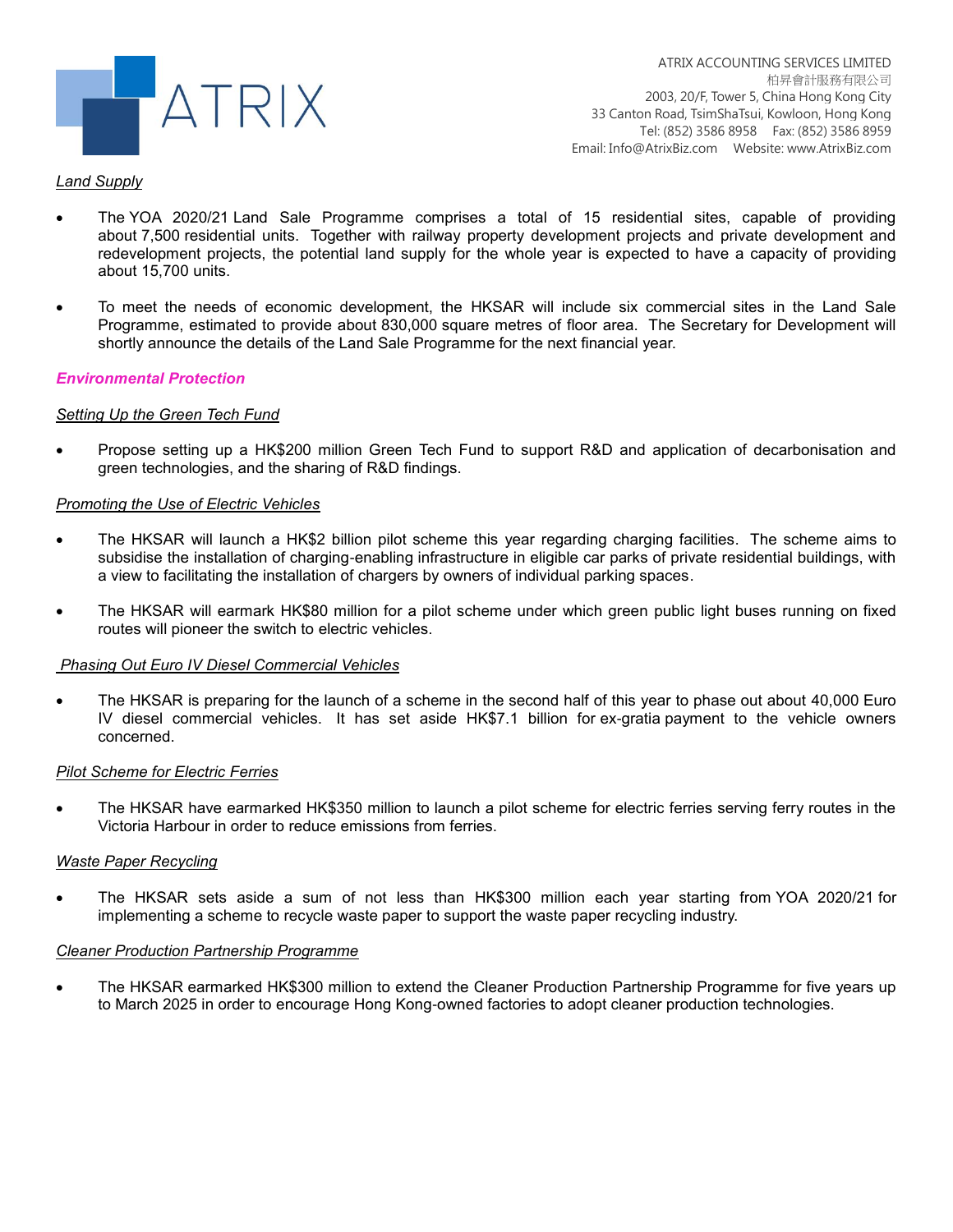

### *Smart City*

## *Digital Infrastructure*

 The HKSAR will adopt a multi-pronged approach in facilitating the development and application of 5G network. It will open up more suitable government properties, sheltered bus stops and telephone kiosks for the setting up of radio base stations by operators to support the development of 5G network.

## *"iAM Smart"*

 The Innovation and Technology Bureau ("ITB") will launch the "iAM Smart" one-stop personalised digital service platform in the fourth quarter of 2020. Bythe middle of next year, members of the public can gain access to more than 100 online government services through "iAM Smart".

#### *Smart Traffic Fund*

 The HKSAR earmarked HK\$1 billion for the Smart Traffic Fund to provide funding support for enterprises or organisations to conduct research and application on vehicle-related I&T. Fund is expected to commence operation in the YOA 2020/21.

#### *Geospatial Data*

 The HKSAR will further earmark HK\$60 million for the establishment of the first Geospatial Lab to encourage the public to make use of spatial data in developing mobile applications.

#### *Digitisation of the Works Supervision System*

 Development Bureau has actively promoted the digitisation of the works supervision system. The HKSAR will allocate HK\$100 million to develop an integrated digital platform for data integration and information exchange in order to strengthen project supervision.

#### *Sports Development*

 To further promote sports development in Hong Kong, the HKSAR will substantially increase the total subvention for the Sports Federation and Olympic Committee of Hong Kong, China and 60 national sports associations from about HK\$300 million to more than HK\$500 million a year over the next four years.

## *City Development*

#### *Harbourfront Enhancement*

The HKSAR has earmarked HK\$6.5 billion for implementing a number of harbourfront development initiatives.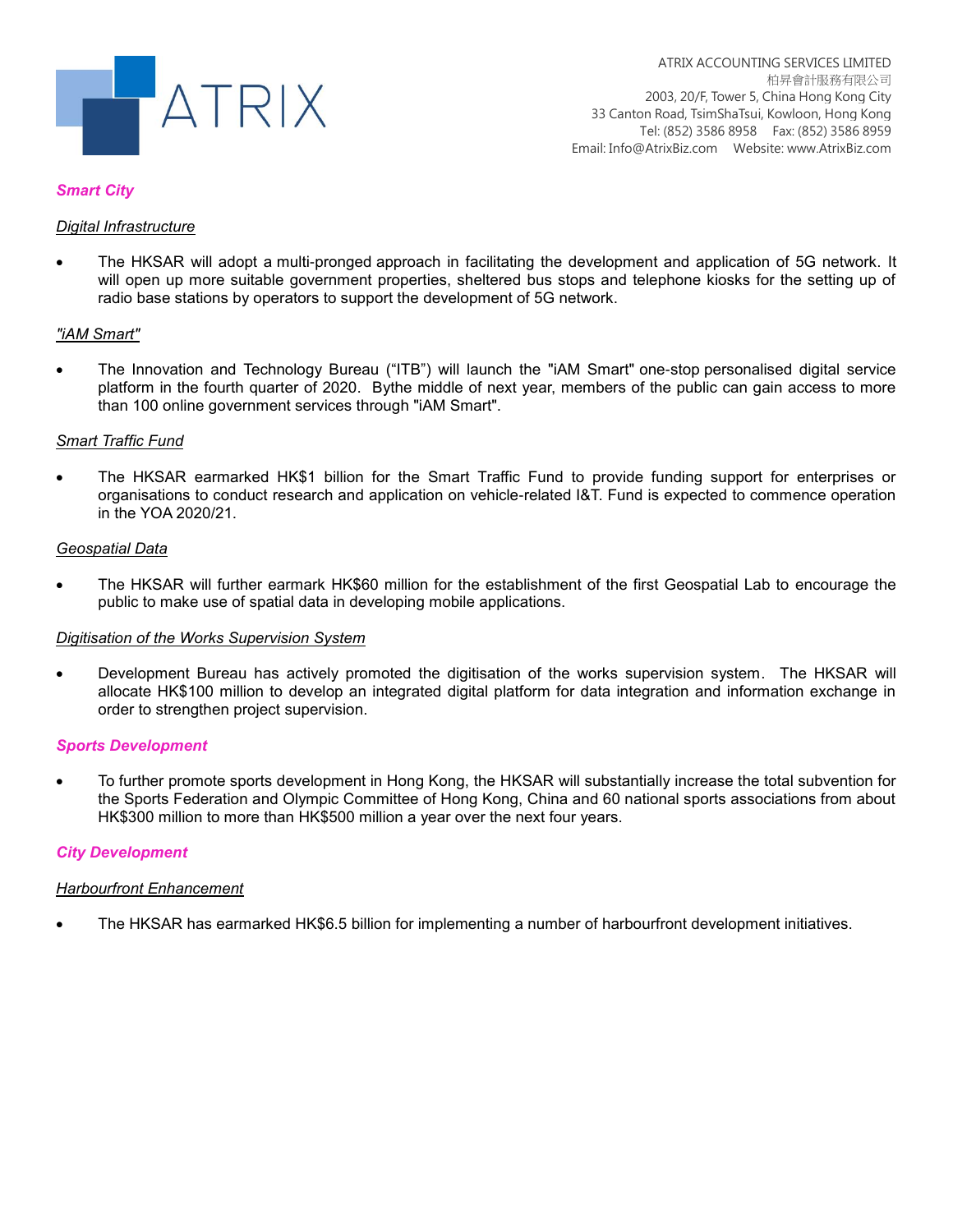

## *Caring Society*

- The HKSAR will continue to allocate resources to strengthen elderly services. A total of 3,000 additional home care service quotas will be provided for frail elderly persons in the two years, while an additional 1,000 community care service vouchers will be issued to elderly persons with moderate or severe impairment in 2020-21. In addition, the HKSAR will allocate an additional \$75 million to subsidised elderly service units for providing soft meals to elderly persons with swallowing difficulties.
- For early identification of and provision of assistance to pre-primary children and their families with welfare needs, the HKSAR has allocated HK\$990 million from the Lotteries Fund to provide social work services in phases in subsidised/aided child care centres, kindergartens and kindergarten-cum-child care centres for about 150,000 preprimary children and their families.
- Starting from 2020-21, the HKSAR will provide additional funding to SWD-subvented NGOs operating day service units to meet the electricity costs of providing air conditioning for their activity areas, involving an annual recurrent expenditure of about HK\$46 million.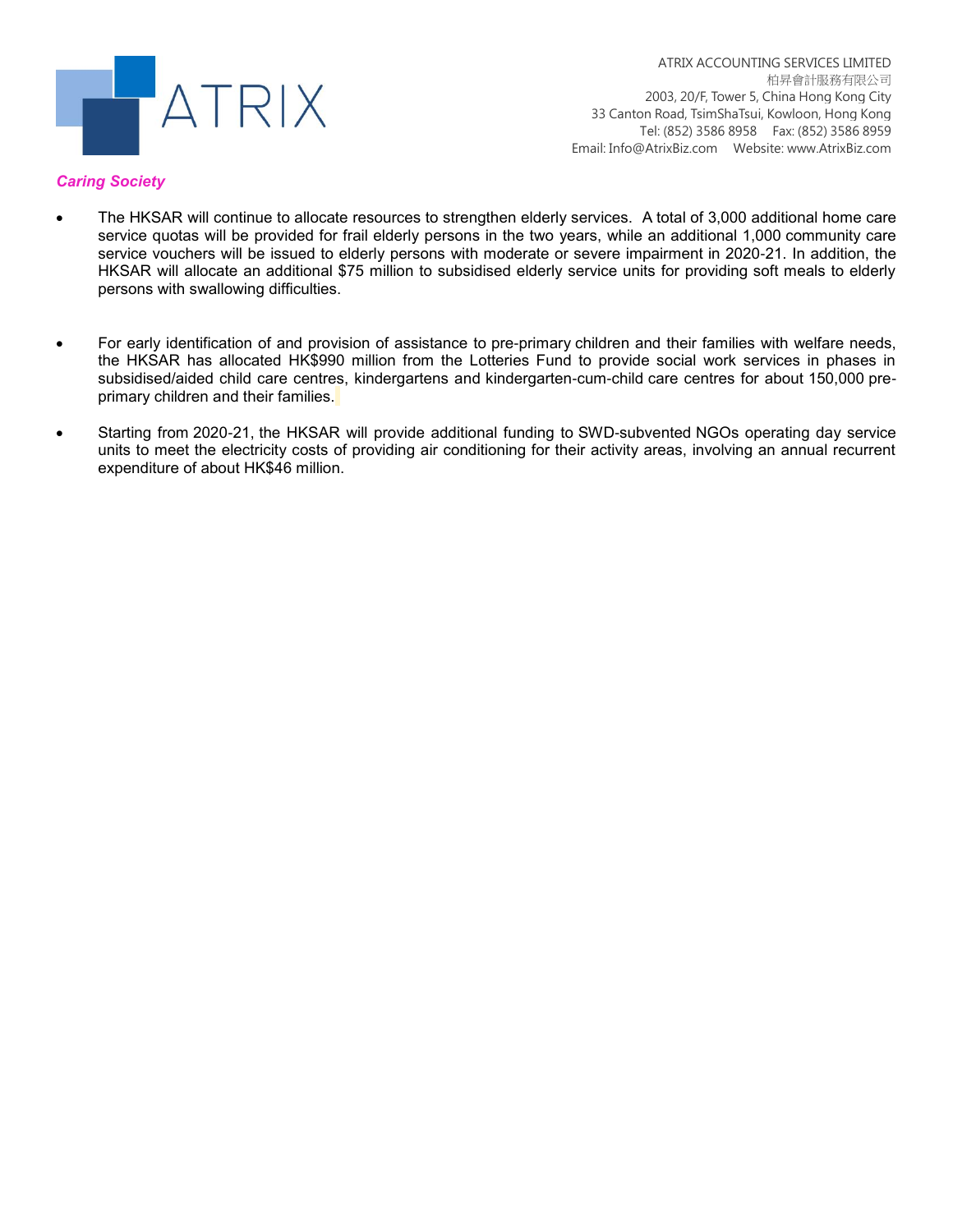

# **C. MAJOR TAX RATES FOR THE YEARS 2019/20 AND 2020/21**

## *1. Salaries Tax*

#### *i. Personal tax allowances and deductions:*

|                                                               | 2019/20               | 2020/21              |
|---------------------------------------------------------------|-----------------------|----------------------|
|                                                               | HK\$                  | HK\$                 |
| <b>Basic allowances:</b>                                      |                       |                      |
| Single person's allowance                                     | 132,000               | 132,000              |
| Married person's allowance                                    | 264,000               | 264,000              |
|                                                               |                       |                      |
| <b>Additional allowances:</b>                                 |                       |                      |
| Child $-1st$ to 9 <sup>th</sup> child (each)                  |                       |                      |
| - year of birth                                               | 240,000               | 240,000              |
| - other years                                                 | 120,000               | 120,000              |
| Dependent parent / grandparent:                               |                       |                      |
| a. Aged 55 to 59                                              |                       |                      |
| - Not residing with taxpayer                                  | 25,000                | 25,000               |
| - Residing with taxpayer for the whole year                   | 50,000                | 50,000               |
| b. Aged 60 or above                                           |                       |                      |
| - Not residing with taxpayer                                  | 50,000                | 50,000               |
| - Residing with taxpayer for the whole year                   | 100,000               | 100,000              |
| Dependent brother / sister 1                                  | 37,500                | 37,500               |
| Single parent                                                 | 132,000               | 132,000              |
| Disabled dependent                                            | 75,000                | 75,000               |
| Personal disability                                           | 75,000                | 75,000               |
| <b>Additional deductions:</b>                                 |                       |                      |
| Self-education expenses <sup>2</sup>                          | 100,000               | 100,000              |
| Home loan interest <sup>3</sup>                               | 100,000               | 100,000              |
| Elderly residential care expenses                             | 100,000               | 100,000              |
| Contributions to retirement schemes                           | 18,000                | 18,000               |
| Voluntary contribution to MPF scheme and qualifying annuity   | 60,000                | 60,000               |
| premiums                                                      |                       |                      |
| Qualifying premiums paid under the Voluntary Health Insurance | 8,000 /insured person | 8,000/insured person |
| Scheme                                                        |                       |                      |
| Approved charitable donations <sup>4</sup>                    | 35%                   | 35%                  |
| Notes:                                                        |                       |                      |

1. For whom no child allowance is being claimed.

2. The maximum amount that can be claimed as deductible expense for training courses attended at approved institutions.

3. The entitlement period for tax deduction extends to 20 years since YOA 2017/18.

4. The maximum deduction allowable is restricted to 35% of the taxpayer's assessable income after deduction of allowable expenses and depreciation allowance.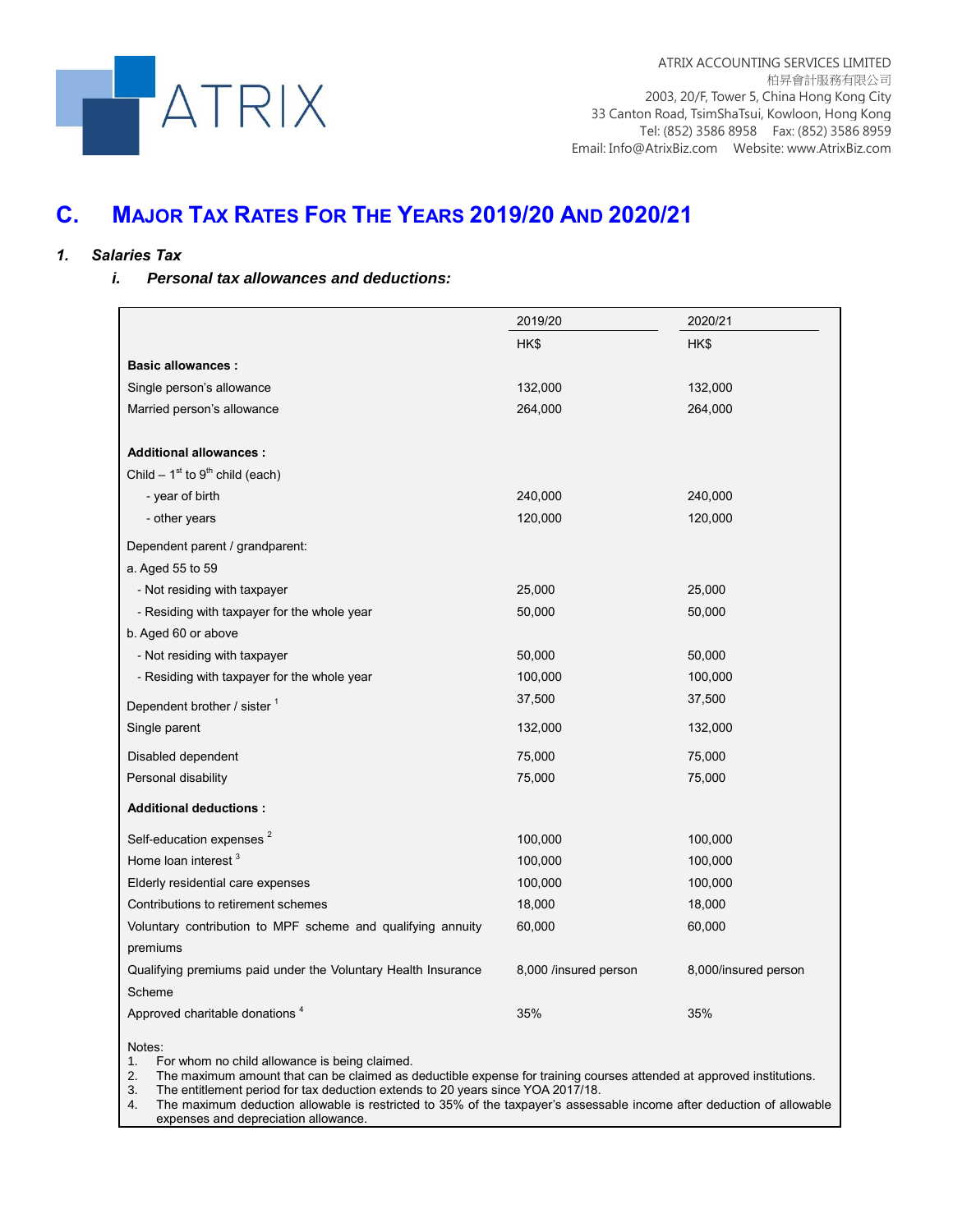

## *ii. Standard salaries tax rates:*

|                    | 2019/20 and 2020/21 |
|--------------------|---------------------|
| Standard tax rates | 15%                 |

## *iii. Progressive salaries tax rates:*

|             | Net Chargeable Income | 2019/20 and 2020/21 |
|-------------|-----------------------|---------------------|
| First       | HK\$50,000            | 2%                  |
| <b>Next</b> | HK\$50,000            | 6%                  |
| <b>Next</b> | HK\$50,000            | 10%                 |
| <b>Next</b> | HK\$50,000            | 14%                 |
| Remainder   |                       | 17%                 |

## *2. Profits Tax*

|                           | Tax rates for 2019/20 and 2020/21 (Note) |             |  |
|---------------------------|------------------------------------------|-------------|--|
| <b>Assessable Profits</b> | <b>Unincorporated Business</b>           | Corporation |  |
| First HK\$2,000,000       | $7.5\%$                                  | 8.25%       |  |
| On the remainder          | 15%                                      | 16.5%       |  |

## **Note:**

All entities with profits chargeable to Profits Tax in Hong Kong would qualify for the twotiered profits tax rates. However, if, at the end of the basis period of the entity for the relevant year of assessment, the entity has one or more connected entities, the two-tiered profits tax rates would only apply to the one which is nominated to be chargeable at the two-tiered rates. The others would not qualify for the two-tiered profits tax rates.

## *3. Property Tax*

| Taxpayer              | 2019/20 and 2020/21 |
|-----------------------|---------------------|
| <b>Property Owner</b> | 15%                 |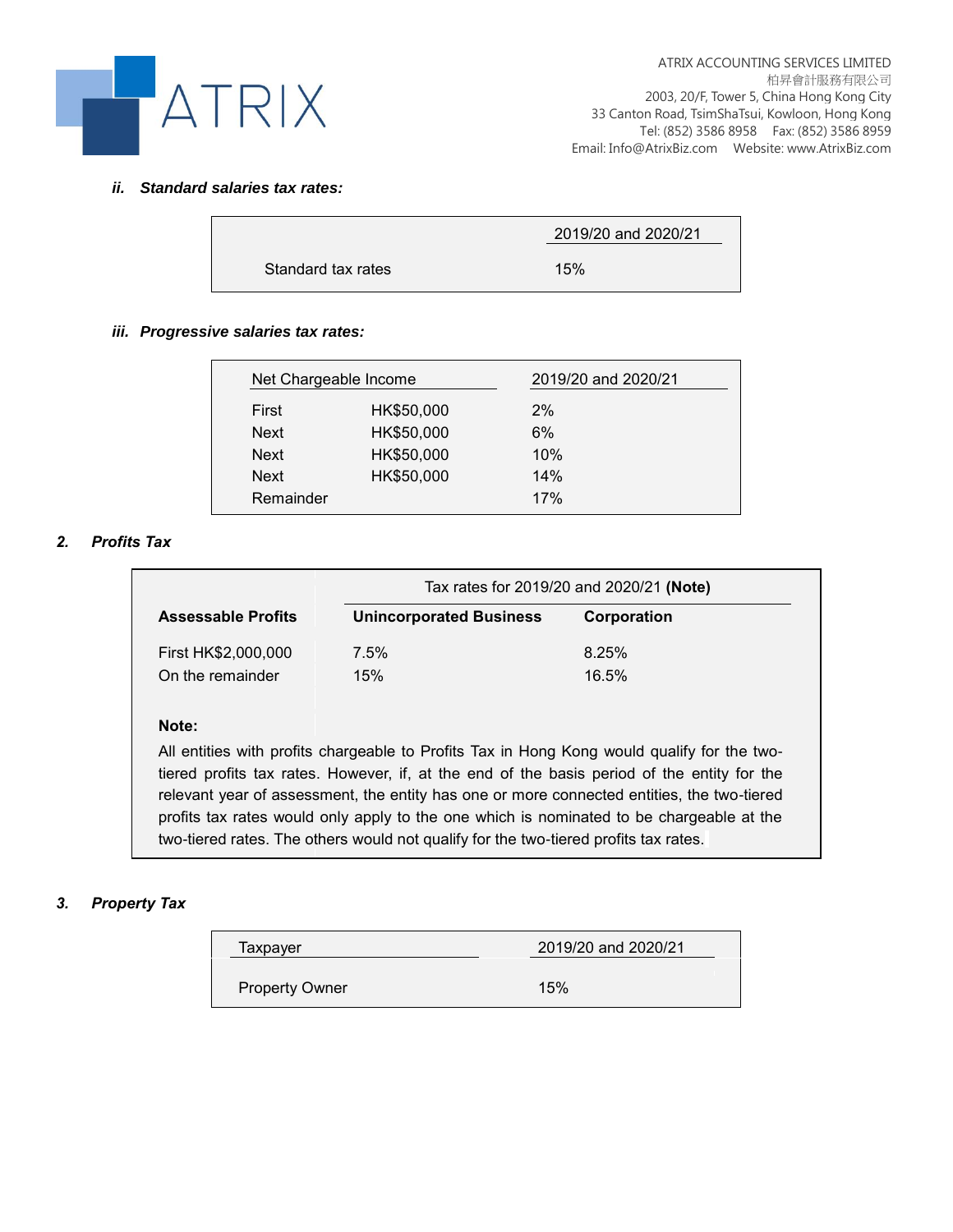

## *Stamp Duty*

## *i. Shares transactions:*

| Particular                                                   | 2019/20 and 2020/21                                                                                 |
|--------------------------------------------------------------|-----------------------------------------------------------------------------------------------------|
| Contract Note for sale or purchase of any Hong Kong<br>stock | 0.1% of the amount of the consideration or of its<br>value on every sold note and every bought note |
| Transfer operating as a voluntary disposition inter vivos    | $$5 + 0.2\%$ of the value of the stock                                                              |
| Transfer of any other kind                                   | \$5                                                                                                 |

## *ii. Leases:*

| Leasing period                                          | 2019/20 and 2020/21                        |
|---------------------------------------------------------|--------------------------------------------|
| Not defined or is uncertain                             | 0.25%                                      |
| Specified in the lease as not exceeding 1 year          | 0.25%                                      |
| Exceeding 1 year but not exceeding 3 years              | $0.5\%$                                    |
| Exceeding 3 years                                       | $1\%$                                      |
| Key money, construction fee etc. Mentioned in the lease | 4.25% of the consideration if rent is also |
|                                                         | payable under the lease. Otherwise, same   |
|                                                         | duty as for a sale of immovable property.  |

## *iii. Immovable Property transactions:*

## *Scale 1*

- Part 1 (applies to instruments of residential property) : A flat rate of 15% of the consideration or value of the property (whichever is higher)
- Part 2 (applies to instruments of non-residential property and certain instrument of residential property executed on or after 23 February 2013 but before 5 November 2016)

| Sales Consideration              | Rates at Scale 1 (Part 2)                  |
|----------------------------------|--------------------------------------------|
|                                  |                                            |
| Up to HK\$2,000,000              | 1.5%                                       |
| HK\$2,000,001 to HK\$2,176,470   | HK\$30,000 + 20% of excess over HK\$2M     |
| HK\$2,176,471 to HK\$3,000,000   | 3%                                         |
| HK\$3,000,001 to HK\$3,290,330   | HK\$90,000 + 20% of excess over HK\$3M     |
| HK\$3,290,331 to HK\$4,000,000   | 4.5%                                       |
| HK\$4,000,001 to HK\$4,428,580   | HK\$180,000 + 20% of excess over HK\$4M    |
| HK\$4,428,581 to HK\$6,000,000   | 6%                                         |
| HK\$6,000,001 to HK\$6,720,000   | HK\$360,000 + 20% of excess over HK\$6M    |
| HK\$6,720,001 to HK\$20,000,000  | 7.5%                                       |
| HK\$20,000,001 to HK\$21,739,130 | HK\$1.500.000 + 20% of excess over HK\$20M |
| Exceeding HK\$21,739,130         | 8.5%                                       |
|                                  |                                            |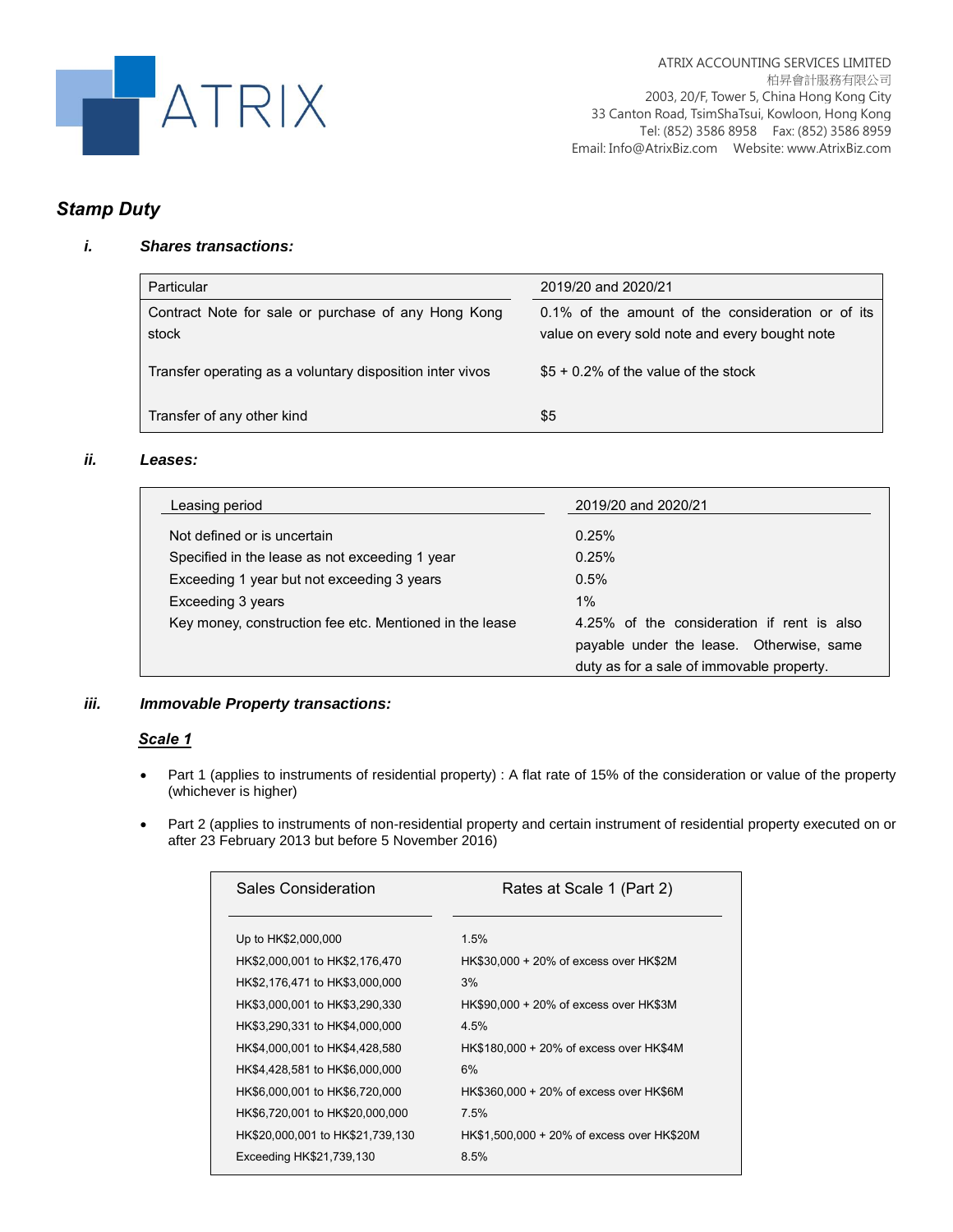

## **Scale 2**

| Rates at Scale 2                         |
|------------------------------------------|
| <b>HK\$100</b>                           |
| HK\$100 + 10% of excess over HK\$2M      |
| 1.5%                                     |
| HK\$45,000 + 10% of excess over HK\$3M   |
| 2.25%                                    |
| HK\$90,000 + 10% of excess over HK\$4M   |
| 3%                                       |
| HK\$180,000 + 10% of excess over HK\$6M  |
| 3.75%                                    |
| HK\$750,000 + 10% of excess over HK\$20M |
| 4.25%                                    |
|                                          |

#### **Note:**

- 1. Starting from 5 November 2016, a flat rate (AVD rate) of 15% applies to residential property transactions, this new measures will continue to adopt the exemptions provided under the existing doubled ad valorem stamp duty (DSD) regime, which include:
	- a) allowing buyers to pay AVD at the basic rates (i.e. AVD rates at Scale 2) if they are Hong Kong permanent residents (HKPRs) and do not own any other residential property in Hong Kong at the time of acquisition of the residential property; and
	- b) setting a 12-month time frame for HKPR-buyers having acquired a new residential property to dispose of their original property.
- 2. Unless specifically exempted or otherwise provided, a single instrument executed on or after 12 April 2017 for acquisition or transfer of more than one residential property is subject to AVD at the rate under Part 1 of Scale 1.

With effect from 20 November 2010, any residential property acquired on or after 20 November 2010, either by an individual or a company (regardless of where it is incorporated), and resold within 24 months (the property was acquired on or after 20 November 2010 and before 27 October 2012) or 36 months (the property was acquired on or after 27 October 2012), will be subject to a Special Stamp Duty (SSD). SSD is calculated by reference to the stated consideration or the market value of the property (whichever is higher), at the following rates for different holding periods of the property by the seller or transferor before disposal:-

| Holding period                                | The property was acquired on or<br>after 20 November 2010 and<br>before 27 October 2012 | The property was acquired on or<br>after 27 October 2012 |
|-----------------------------------------------|-----------------------------------------------------------------------------------------|----------------------------------------------------------|
| 6 months or less                              | 15%                                                                                     | <b>20%</b>                                               |
| More than 6 months but for 12 months or less  | 10%                                                                                     | 15%                                                      |
| More than 12 months but for 24 months or less | 5%                                                                                      | 10%                                                      |
| More than 24 months for 36 months or less     | -                                                                                       | 10%                                                      |

In addition to SSD, a Buyer's Stamp Duty ("BSD") on residential properties acquired by any person (including a company incorporated) except a Hong Kong Permanent Resident is effected from 27 October 2012. BSD is to be charged at a flat rate of 15% on all residential properties, on top of the existing stamp duty and the special stamp duty, if applicable.